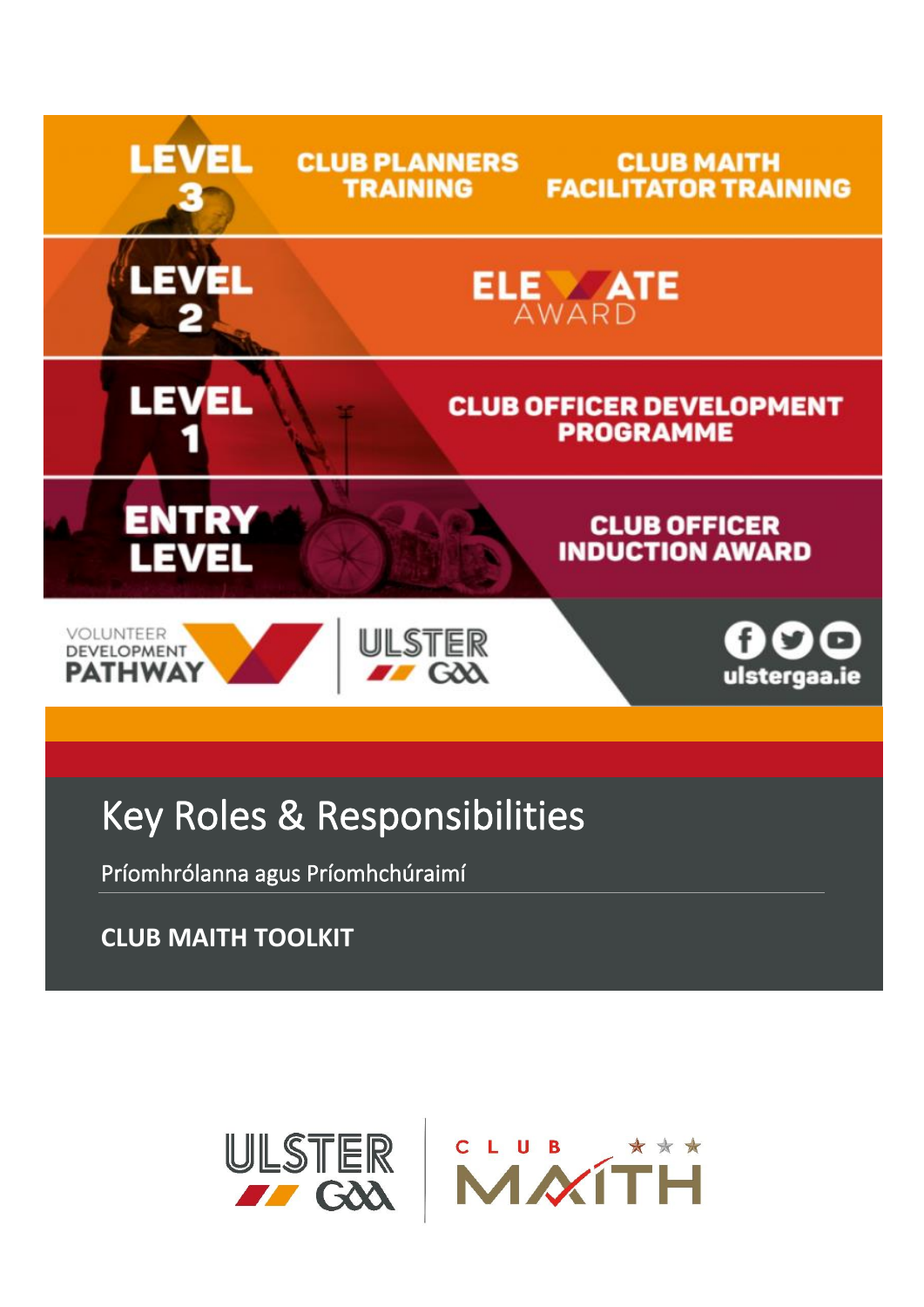# PRÍOMHRÓLANNA AGUS PRÍOMHCHÚRAIMÍ

It takes a number of committed people to run any GAA Club. Just like the teams on the field they need to work like a team off the field. To do that people need to know their jobs … what their responsibilities are. Outlined below are the key tasks associated with the main officer roles in a GAA Club.

# CHAIRPERSON / CATHAOIRLEACH

A Club Chairperson has been entrusted with responsibility for "leading" the Club. A Chairperson's leadership should encourage participation by all the Club volunteers in Club decision making and acknowledge the roles of others. Ideally the Chairperson should be someone who has time to put genuine effort into the job, has a clear understanding of the importance of the GAA in their local community and has the necessary knowledge of the administration and workings of the GAA at Club, County, Provincial and Central level. It is vitally important that the Chairperson acts with integrity at all times and ensures that he/she has the respect of their fellow officers and Club members. The Chairperson needs to develop an overview of the committee and the Club's objectives over their term of office so that he/she can facilitate good decision-making and identify and address conflict if it arises with the Club.

Skills Required to be a Chairperson:

- Enthusiasm
- Organisation
- Timekeeping
- Decision making
- Confident at public speaking and keeping order during meetings and when making presentations within the Club.
- Leadership
- Integrity

The Chairperson has prime responsibility for the following areas in the Club:

- **Planning:** Overseeing the strategic direction of the Club and ensuring the Club has a vision.
- **Delegation:** Ensuring the Management Committee Members, Sub-Committee Members and Club Members are aware of their roles and responsibilities within the Club, in addition to delegating special projects within the Club to sub-committees or workgroups.
- **Prime representative of the Club to the outside world.** Ideally the Club Chair should act as delegate to the County Board and should liaise with external organisations and other local community groups if necessary.
- **Overall Management of the Club:** Working with both the Secretary and the Treasurer to ensure that the day-to-day tasks are carried out within the Club.

The duties of the Chairperson are:

1. Chairing all Club Management Committee meetings, General Club Meetings, Emergency General Meetings and Annual General Meetings. In the event of tied vote at any of the above meetings the Chair shall have the casting vote.

2. Represent the Club at County Committee meetings as and when required.

3. Take responsibility for managing the Club Management Committee and the affairs of the Club.

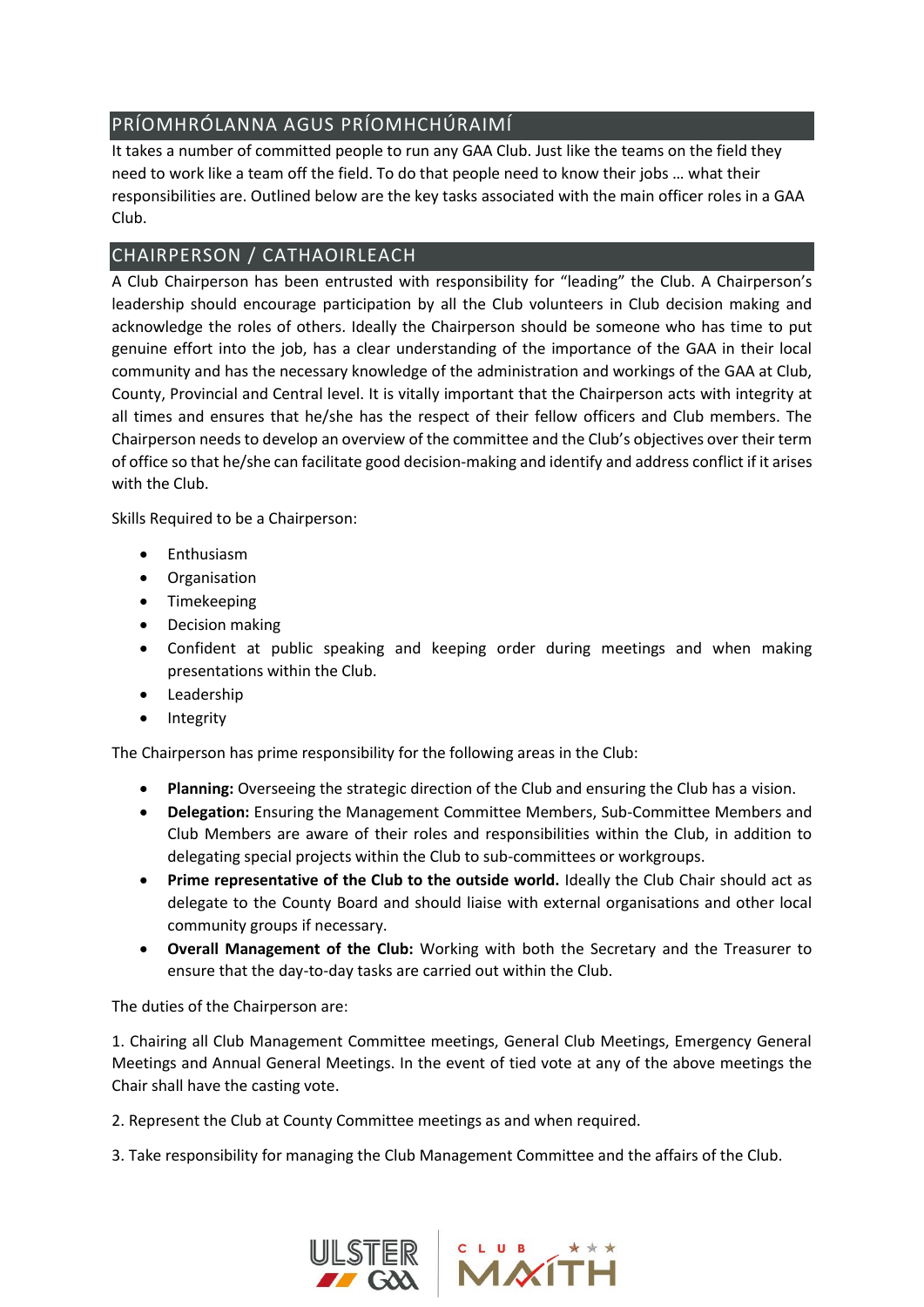4. Oversee and guide all decisions taken by the Management committee and sub committees.

5. In liaison with the Secretary, oversee the work of all officers.

6. In conjunction with the Secretary, prepare and present the annual report.

7. Liaise with the Secretary on the agenda for each meeting and review the minutes before they are circulated.

8. Be completely familiar with the Official Guide, Club Constitution and GAA Committee procedures.

9. Liaise with the Treasurer to ensure that the Management Committee approves all funds and ensure that they are spent properly and in the best interests of the Club.

10. Help the Club Development Officer, Treasurer or other committee members prepare and submit any statutory documents that are required (e.g. grant aid reports, CASC etc).

11. Chairpersons automatically assume the role of Designated Liaison Person unless otherwise appointed and ratified by the Club Executive. They should complete Safeguarding 3 and work alongside their Club Childrens Officer to implement GAA Code of Behaviour within the club.

12. The Chairperson may, subject to approval by the Club Management Committee, appoint Chairs and members of Club sub-committees.

13. Sign the minutes of previous meetings

14. If unable to attend any committee meeting, a written report should be sent to the meeting and the Vice -Chairperson briefed on the Agenda.

It is good practice for a Chairperson to serve no more than five years in office, (three years would be preferable) to encourage other committee members to serve in the position

# VICE-CHAIR / LEASCHATHAOIRLEACH

- Stands in for the Chair when necessary
- Plays a prominent role in the Club
- Usually chairs an important Sub-Committee n Is usually seen as the Chair-in-waiting
- Contributes at County level as appropriate

The post of Vice-Chairperson should be regarded as a training post of a future Cathaoirleach. The Vice-Chairperson should be given specific duties apart from the obvious one of taking the place of an absent Cathaoirleach, such as being nominated Cathaoirleach of a Sub-Committee or taking responsibility for assisting the Chairperson in developing links with other local community groups.

# SECRETARY / RÚNAÍ

The main purpose of the Club Secretary is that of principal administrator for the Club. The Secretary carries out or delegates all of the administrative duties that enable the Club and its members to function effectively. The Secretary has a pivotal role within the Club, with a close involvement in the running of the Club.

The Secretary will work closely with the Club Chairperson and Treasurer and if required will make important decisions between Executive Committee Meetings.

The role of the Secretary includes good communication skills and a good knowledge of the Official Guide, County and Club byelaws.

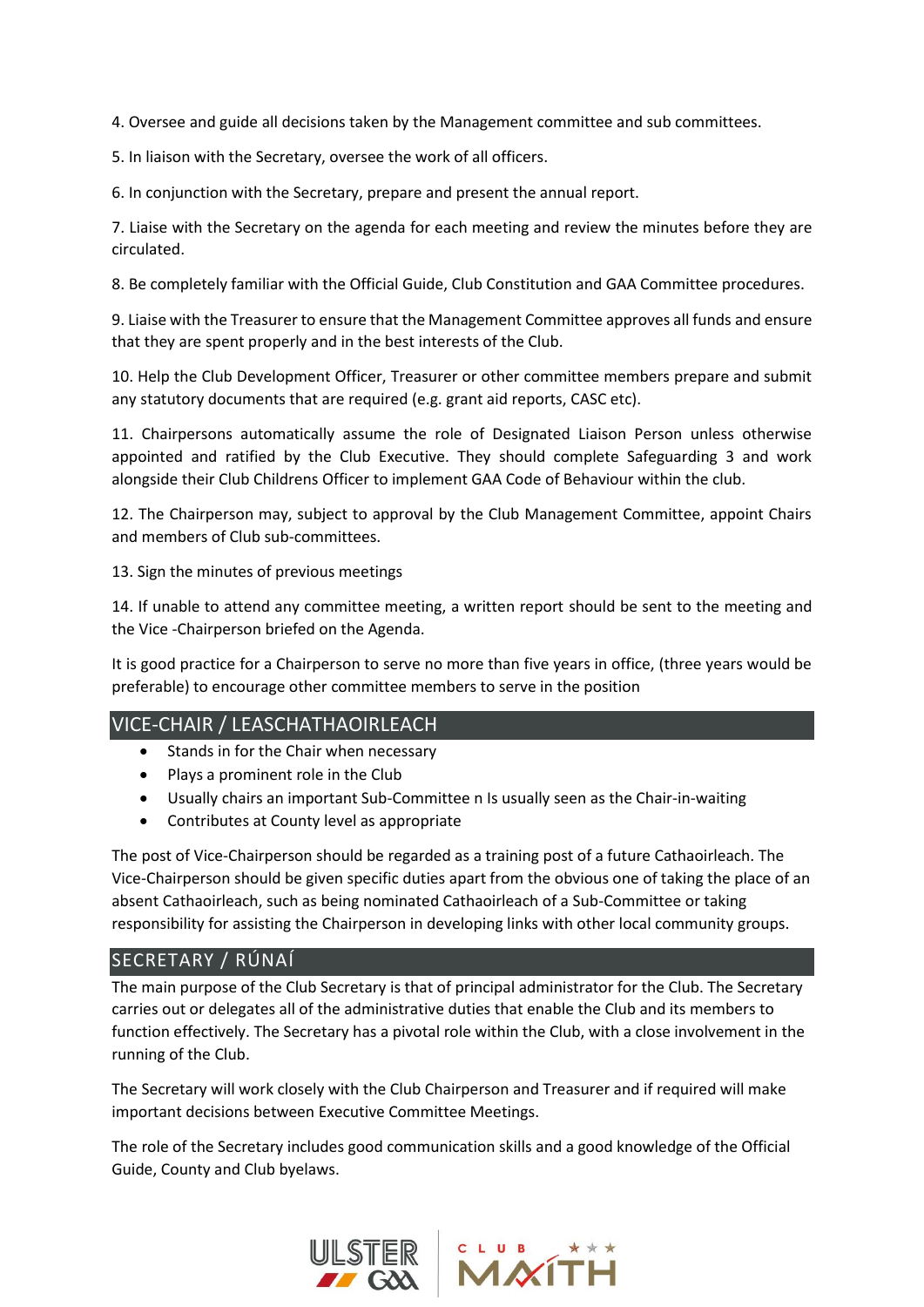The Secretary is usually the first person an outsider contacts, and a good Secretary is vital to the successful management of the Club. As the principal administration officer the Secretary provides a link between the members, the Executive Committee, the Players, team Management, County Board and other Clubs.

The role of Secretary is diverse and varied and they will often be at the forefront of a mix of duties all of which are as important as each other.

#### **Meetings**

- Club Executive/Management Meetings should be held once a month, on a specific day i.e. First Monday of each month etc.
- The Secretary calls the meeting, an agenda and minutes of the previous meeting should be sent to the committee members at least three days in advance. The Secretary and all committee members should be proficient in the use of ICT and all correspondence should where possible be done by email.

#### **The qualities to be good a Secretary are;**

- Be methodical and reliable n Good communication skills
- Be impartial n Good planning n Good organisation skills
- Good decision maker n Be able to maintain confidentiality
- A reasonable knowledge of the Irish language.

#### **The duties of the Secretary are:**

- Receiving and dealing with all correspondence.
- Attending meetings to represent the Club, i.e. County Fixture meetings, local sports council meetings.
- Organising and attending Executive Meetings.
- Organising and attending all Annual General Meetings/Emergency General Meeting.
- Taking and distributing minutes and maintaining accurate records.
- Ensuring meeting action points are carried out.

# **Things to Remember**

- You need to be motivated to do a good job.
- You need to be well organised and conscientious.
- All correspondence must be dealt with quickly.
- Follow meeting guidelines to ensure they are productive.
- Remind yourself that the important thing about keeping records is keeping the right records and being able to find them quickly and easily. Have hard paper copies, store on a computer and have back up facilities available.
- It is good practice for a Secretary to serve no more than five years in office, (three years would be preferable) to encourage other committee members to serve in the position.

# **In Brief, The Secretary……**

- Is the administrative hub of the Club. n Acts as the point of Club contact.
- Sends and receives correspondence on behalf of the Club.
- Takes and keeps minutes of Executive Committee meetings and AGMs.
- n Keeps Club files and records. n Works closely with the Chair.



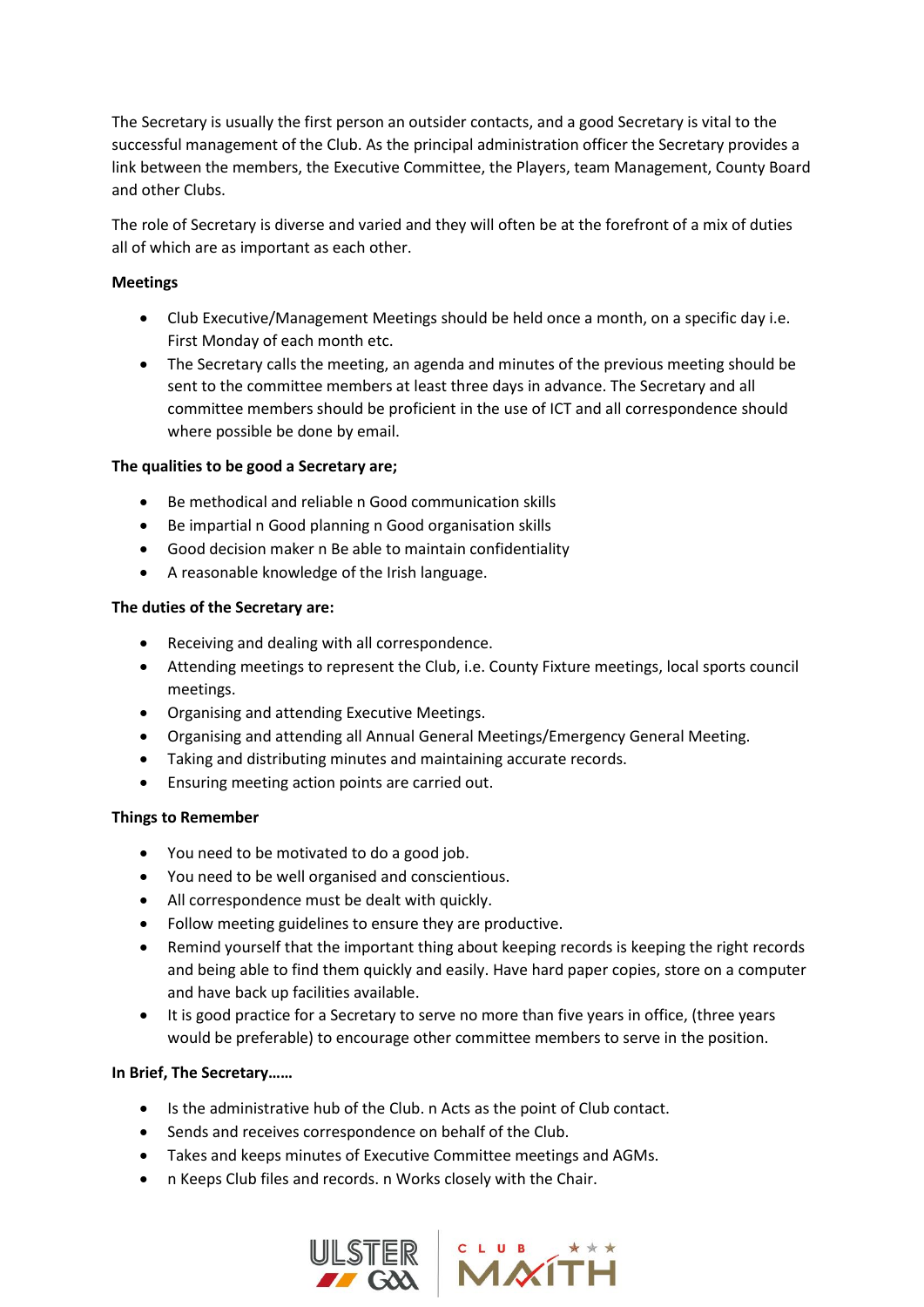- Knows how to say "No" to extra work (too often Club Secretaries are expected to do everything!).
- Contributes at County level as appropriate.

# TREASURER / CISTEOIR

The Treasurer has responsibility for all Club finance which includes Cash; Assets; Games Equipment; Fittings/Fixtures etc. In corporate language, the Treasurer is the Chief Financial Controller of the Club.

# **An Cisteoir is responsible for:**

- The safe-keeping of the funds of the Club in conjunction with the Chairman and Secretary.
- Ensuring that the personal property of the Club is protected.
- Organisation and management of the Club finances.

# **Main Duties**

- Receive all money on behalf of the Club.
- Act as a signatory on all Club bank accounts.
- Keep an accurate set of accounts.
- Present the annual audited accounts to the AGM.
- Ensure that all receipts are kept. n Ensure all fees are paid.
- Ensure that the Club does not fall into debt.
- With the Chairperson and Secretary make important Club decisions between Club Executive Meetings.
- Present a budget to the Executive Committee at the first Executive Committee meeting of the Year.

The treasurer must not commit the Club to any expenditure for which prior approval has not been given by the Club Management Committee.

# **Qualities of Treasurer:**

- A Planner who is ideally chairperson of Finance Committee.
- An Organiser to assist in organising fund-raising.
- A Controller responsible for the day-today cash receipts and disbursements.
- A Recorder who accurately records all financial transactions.
- A Reporter who provides the Club Management committee with all financial information.

The Treasurer of the Club does not have to be an accountant, but must have the ability to keep accurate records.

# **Club Accounts - Cheque Book and Bank Statements**

- The Club must open a bank account (Rule 11.1).
- All cheques drawn must be signed by the treasurer and co-signed by the Secretary or Chairperson (Rule 11.1) Cheques should not be pre-signed.
- To ensure accountability, all financial transactions in the Club should only take place by cheque.

# **The Executive Committee shall cause proper Books of Account to be kept in respect of:**



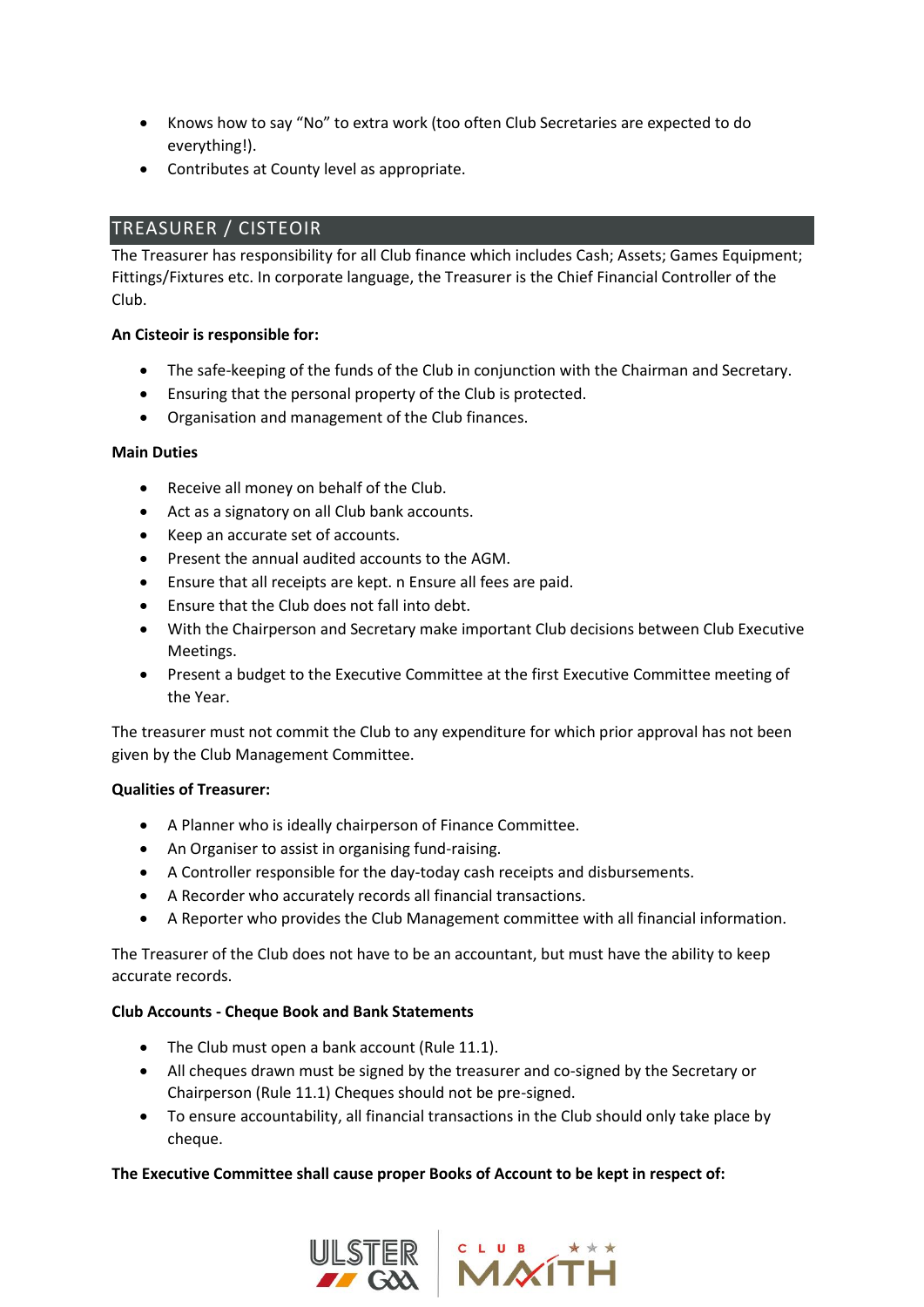- All sums of money received and expended by the Club, and the matters in respect of which such receipts and expenditures take place.
- All Sales and Purchases of goods by the Club.
- The Assets and Liabilities of the Club.

# **An Cisteoir should keep the following record books:**

- Income Record book
- Payments Book
- Invoice Book
- Receipt Book
- Notebook in which to enter monies received at matches, meetings and functions etc.
- Make payments by cheque and retain cheque stubs.
- Pay for nothing using cash! n Retain all bank statements and ensure that cheque numbers correspond to those on the bank statement.
- All Bank statements to be forwarded to an officer other than cheque signatories.
- Use a lodgement book for all lodgements into the account.
- Enter transactions in Income and Expenditure Books.
- Give receipts for cash received and get receipts for cash paid out.
- Keep receipts on file

#### **Club Executive Meetings**

The financial report to all Executive meetings should include the following details:

- Income
- Expenditure
- Bank Balance(s) with statements reconciled.
- List of accruals (e.g. when we account for something when it's earned or spent, rather than when we actually get or handover the cash or asset) and prepayments (where appropriate).
- Details of investments and bank loans (where appropriate).
- Financial Commitments.

# **Treasurer's Duties at the AGM:**

- The main duty of the Treasurer at the AGM is to prepare an Annual Financial Statement and Balance Sheet (Rule 11.8)
- Report placed before the AGM for consideration.
- Copy of financial statement should be forwarded to Clubs members prior to AGM (Rule 8.5.3).
- It is recommended that Annual Accounts should be audited independently.
- Financial statement to be approved by the Executive Committee prior to AGM, and signed by two of three officers – Chairman, Secretary and Treasurer (Rule 11.7).

# **The financial report presented to the AGM must include the following:**

- Income n Expenditure
- Bank Balances with statements reconciled.
- List of accruals and payments.
- Debts n Details of investments and bank loans.

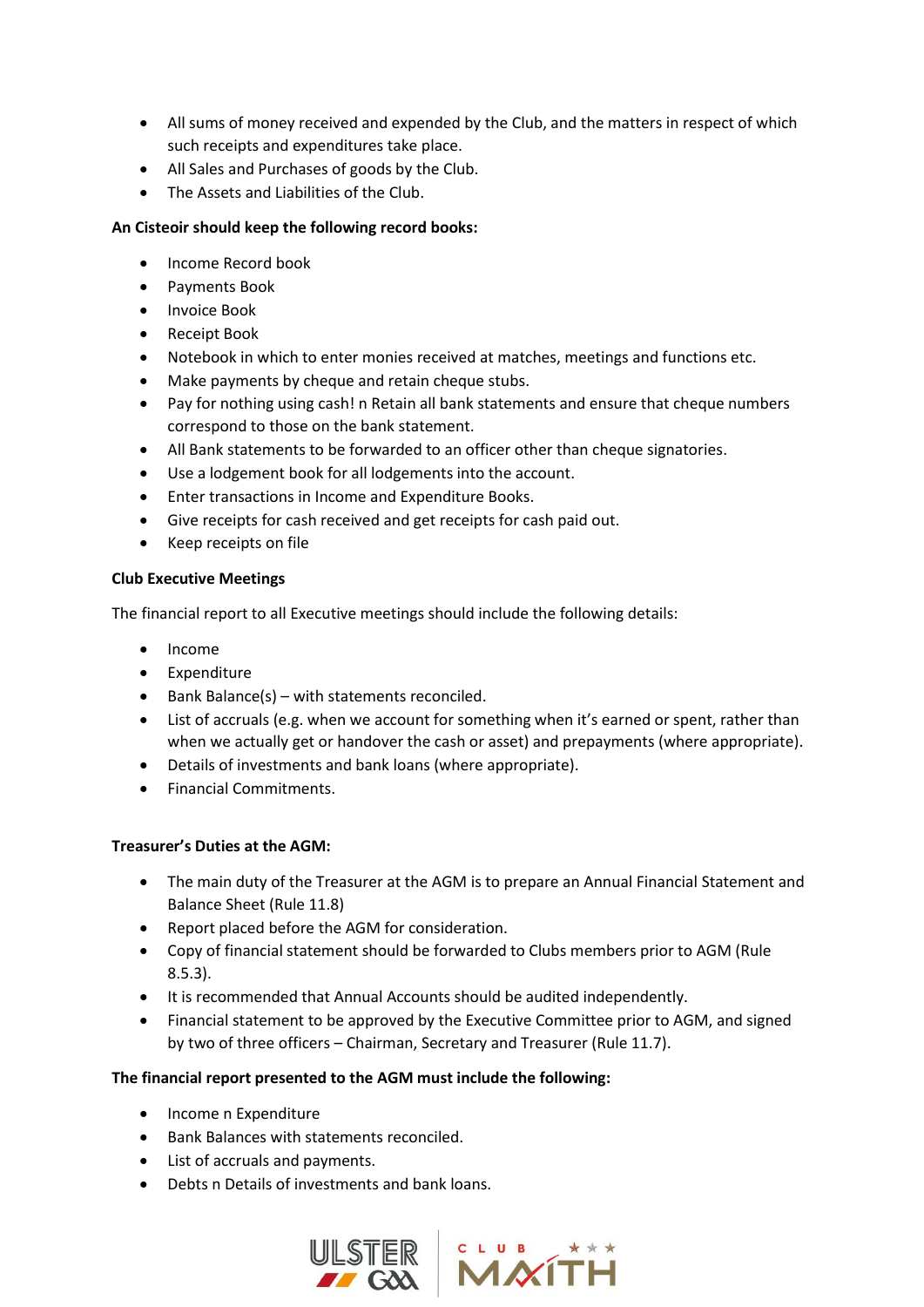#### **In brief…the Treasurer**

- Oversees the Club's accounts.
- Maintains the Club's financial books, ie records all items of income and expenditure: this includes keeping all invoices; bills; and receipts and noting what all payments, cheque or cash, are for.
- Gets cash paid into the Club's account as soon as possible.
- Keeps the Executive Committee up to date on all financial matters.
- Prepares and presents a financial report for the Club AGM.
- Contributes at County level as appropriate.

# REGISTRAR/CLÁRAITHEOIR

- Oversees Club membership.
- Ensures all youth and adult members are registered using the online GAA Player and Member registration system, which is the only acceptable method of registering players and members with the GAA. All GAA codes are now using this system.
- Ensures all membership fees are paid.
- Keeps an up-to-date register of Club members.
- Contributes at County level as appropriate.

# PLAYERS REPRESENTATIVE/IONADAÍ NA N-IMREOIRÍ

- Brings player issues to the Executive Committee.
- Feeds back on overall Club issues to players.
- Encourages players to become involved in other non-playing aspects of the Club.

# PUBLIC RELATIONS OFFICER/OIFIGEACH CAIDRIMH PHOIBLÍ

The PRO will find the Advice Note on PR and Communications useful in supporting them in their role. The job of PRO is one of the most important positions in the Club. The main function of the PRO is to present a good image of the Club and Cumann Lúthchleas Gael in the local community and beyond. The need for good PR in GAA Clubs has never been greater given the increased competition for players which Clubs face. The PRO is the official spokesperson for the Club, all dealings with the media should be coordinated through him/her.

# **Responsibilities of the PRO:**

- The updating and administration of the Club Web-site.
- Ensure that the weekly notes are published in the Newspaper.
- Ensure that the weekly notes/Club newsletter is published in the parish bulletin.
- Submit the match results on a weekly basis.
- Publish the activities of the Club on a weekly basis.
- Prepare an annual report and present it to the AGM.
- Ensure that the teams are updated using the text messaging system.
- Ensure that Club has a high status in the community.
- Keep records of Club games, team photos etc. This is historically invaluable information! n Provide match results to County PRO and other relevant people.
- Work as part of a team along with the other Club Officers, team mentor and the various subcommittees in the Club.



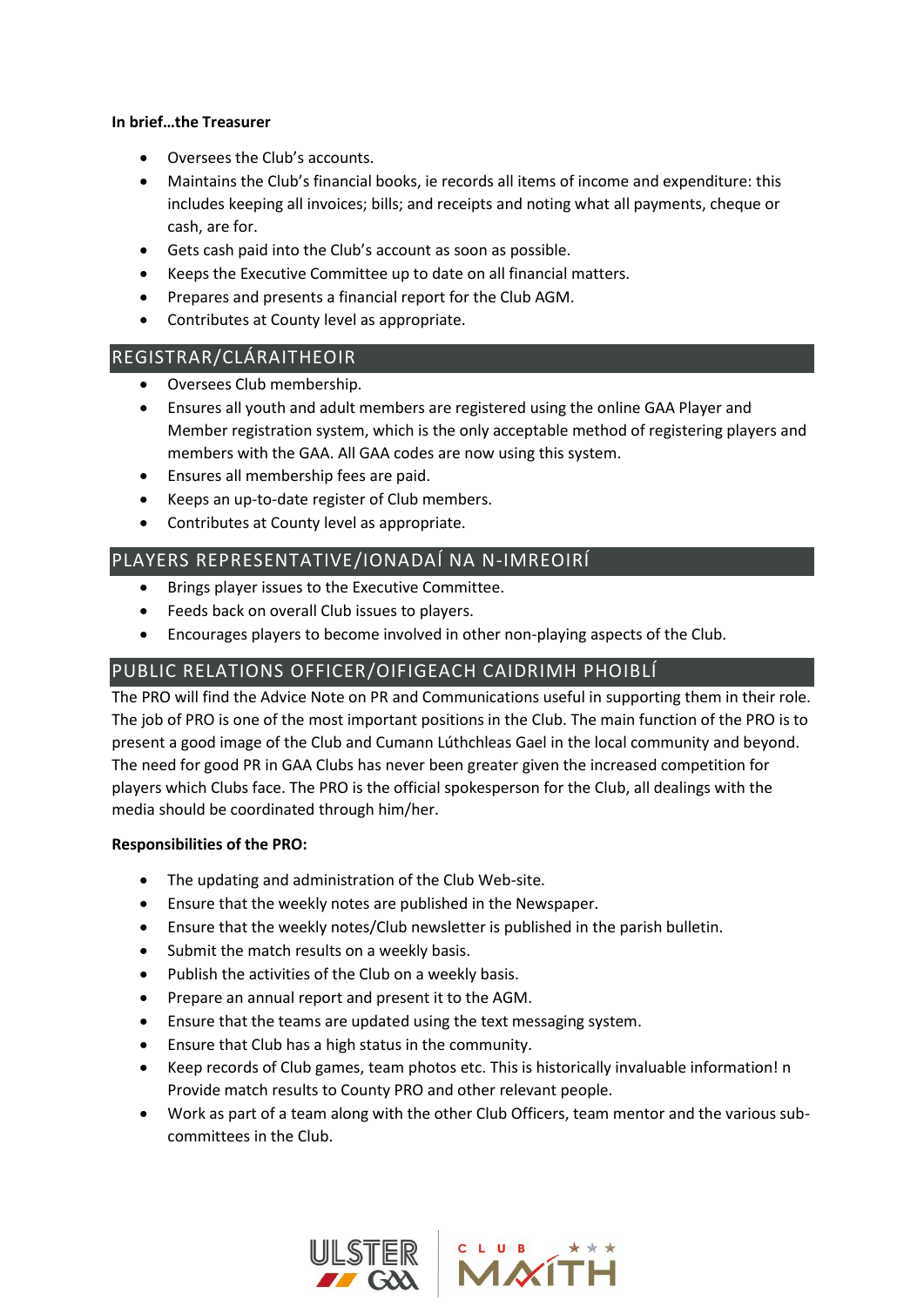The PRO must be well informed of all Club activities and keep a constant link with officers and team mentors. It is vital that the PRO builds up links with local newspaper and radio personnel and if a controversial issue arises it should only be dealt with in consultation with other officers (particularly An Cathaoirleach). The PRO must consult widely with relevant people in the Club regarding the public perception of the Club. Also it's vitally important that the PRO brings a camera to games and events but is fully aware of the Child Protection requirements in terms of taking photographs.

# **A PRO should not:**

- Push his own agenda Club policy and decision making supersedes personal opinion!
- Criticise the Club in public or private.

# **A well informed PRO needs:**

- Good communication with fellow officers and team mentors.
- Good links with Division and County Board PRO.

# **In brief the PRO**

- Looks after all public relations and publicity issues.
- Ensures weekly Club notes appear in the local press.
- Oversees the Club website. n Draws together Club news-sheets.
- Issues press releases.
- Deals with the media regarding Club affairs, eg major games; Club events; openings; successes; etc.
- Takes the lead re publications such as programmes and yearbooks.
- Contributes at County level as appropriate.

# DEVELOPMENT OFFICER / OIFIGEACH FORBARTHA AN CHLUB

- Oversees Club development issues.
- Leads on producing and monitoring the Club's development plan.
- Leads on major projects, e.g. new pitch; stand; etc.
- Keeps up-to-date on others' plans (eg local authorities & Sports Councils).
- Keeps up-to-date regarding funding programmes, GAA and other.
- Contributes at County level as appropriate.

# CULTURAL OFFICER / OIFIGEACH CULTÚI

- Leads on all aspects of gaelic culture within the Club.
- Oversees the Club's involvement in Scór and Scór na nÓg.
- Rolls out the use/visibility of Irish within the Club and its premises.
- Ensures a gaelic dimension to all Club events.
- Contributes at County level as appropriate.

# CHILDREN'S OFFICER / OIFIGEACH ÓIGE

The appointment of Club Childrens' Officer is a mandatory requirement in line with association rule, as recommended by the outgoing committee. It is vital that all clubs have a Childrens' Officer and Designated Liaison Person who command the trust and respect of the entire club membership to assume the role of the Childrens' Officer and Designated Liaison Person, as stipulated in the GAA Code of Behaviour for all Persons Working with Children Young People. Both Officers should sit as a



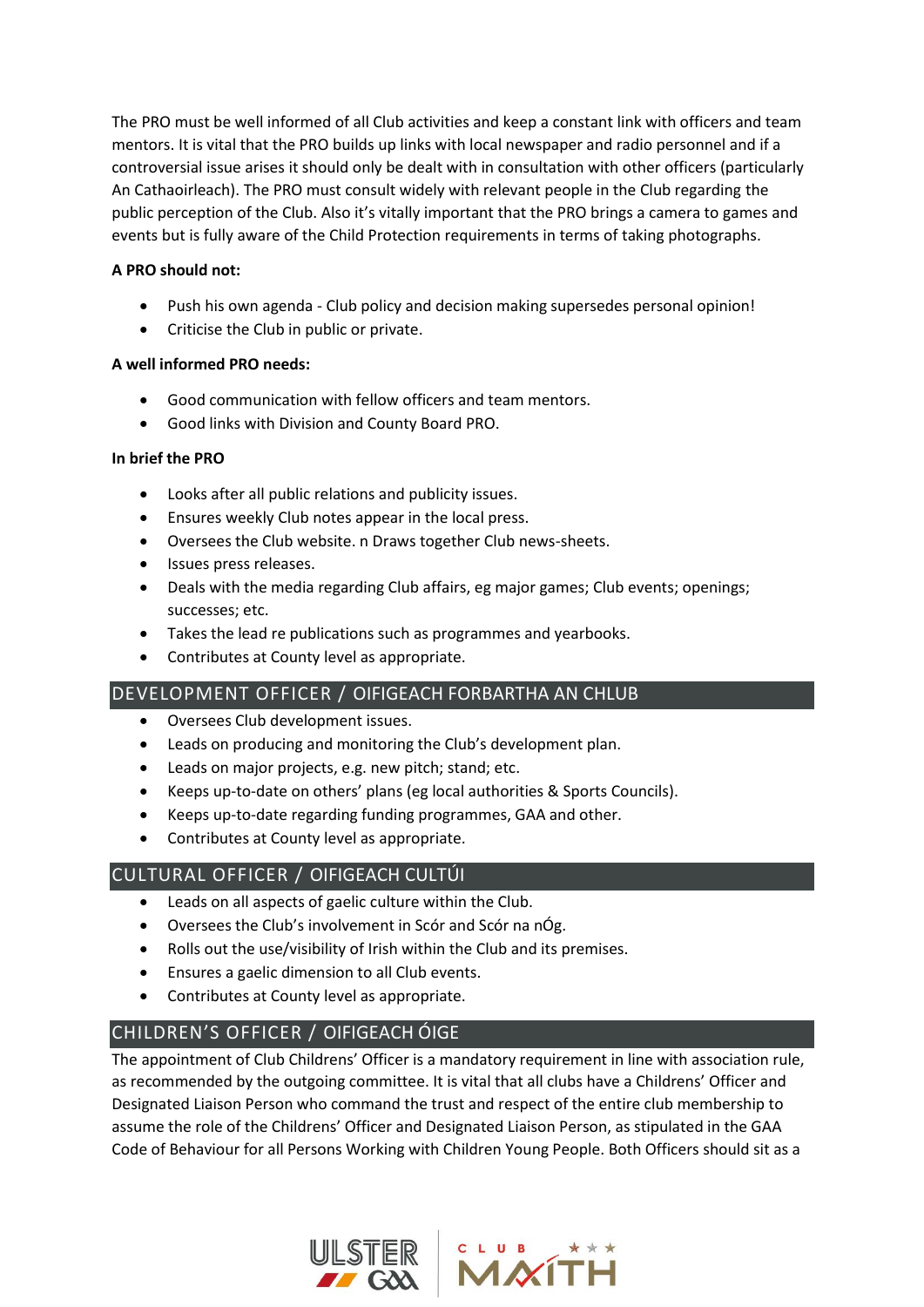member of the club management committee, be vetted through the Garda or Access NI and appropriately trained in GAA Safeguarding 1, 2 and 3.

# **Required Skills**

- Have good communication skills, be approachable and open minded
- Have knowledge with and be familiar with our Child Welfare and Protection Codes and Guidelines
- Have an understanding of relevant child welfare/protection legislation
- Have undertaken a Garda Vetting/Access NI/CRB check relevant to their jurisdiction
- Have attended the relevant awareness training on child welfare and protection and availed of Children's Officer training.

# **Responsibilities**

- Promote awareness of the joint Code of Behaviour (Underage) within the Club
- Ensure that all persons, in accordance with their allocated roles, fulfil their vetting, child safeguarding and coach educational requirements as appropriate
- Oversee the carrying out of the annual risk assessment procedure and thereafter putting an agreed Child Safeguarding Statement on display in the Club
- Distribute and oversee the implementation of the Maintaining Appropriate Levels of Behaviour in our work with Children and Young People – when working with underage players and ensure in so far as possible, that all Players, Coaches, Team Mentors, Parents, Guardians, Officials and Spectators adhere to the Code
- Promote an Anti-Bullying ethos in the Club and deal with instances or allegations of Bullying in a fair, impartial and constructive manner and in collaboration with others as appropriate
- Display the Association's Anti Bullying Statement and ensure it is adopted at Club level
- Ensure that each under age member signs and submits an annual membership form, a parental consent form as required (away trips etc) and that the necessary medical information of an underage player, as deemed relevant, is made known to the Club and/or the team coaches
- Support the implementation of the RESPECT initiative at Club level in co-operation with team personnel, underage members, referees, spectators, parents/ guardians and the Club Executive
- Influence policy and practice in the Club in order to prioritise the needs of our underage players and make an annual report the Club AGM
- Promote greater consultation with under age players and participation by them in Club activities and planning and that young people are afforded the opportunity to express concerns about their sports activities/experiences within the Club
- Encourage the involvement of parents/guardians in organising Club activities
- Develop good practice procedures in the recruitment and selection of persons working with young people in the Club
- Oversee the implementation of Garda Vetting/Access NI/CRB checks, as appropriate and for relevant personnel, within the Club
- Monitor, in association with team coaches, any significant trends or developments relating to the participation of young people in Gaelic Games and report accordingly to the Club Executive or Management Committee
- Report regularly to the Club Executive as required
- Deal with breaches of the Code (Underage) as per relevant guidelines



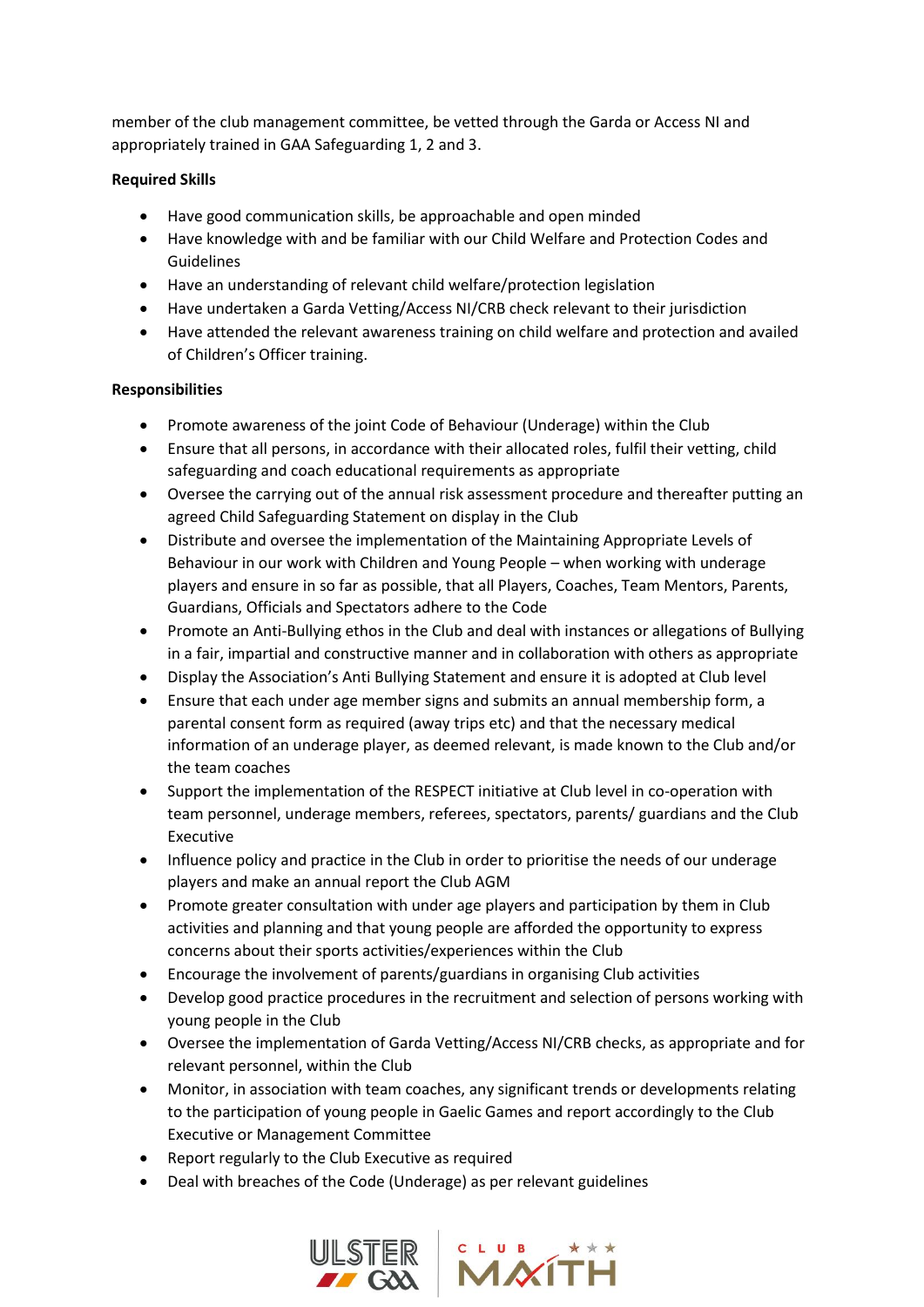• Make referrals of alleged allegations of abuse to the Club Designated Liaison Person

# **In brief the Children's Officer:**

.

- Ensures the Club has in place all appropriate Child Protection policies and procedures.
- Contributes at County level as appropriate.

# HEALTH AND WELL BEING OFFICER / OIFIGEACH SLÁINTE AGUS FOLLÁINE **Main Duties**

Along with Ulster GAA, your County Health & Well-being Committee is a point of contact for any queries a club may have in relation to these issues. Clubs are required to appoint a Club Health & Well-being Officer who is responsible for:

- Ensuring the club is appropriately represented at training or other events organised through the County Health & Wellbeing Sub-Committee.
- Using the resources available, ensure that appropriate policies such as the Club Drug & Alcohol policy template and the Club Mental Health Charter, are implemented.
- Promoting health activities and partnerships developed at national, provincial, and county level that may benefit club members.
- Where appropriate or necessary, work with local service providers/agencies/ charities who are seeking to make their services available to club members.
- Work with the club Executive to promote health messages at club games and events.
- Encourage the club to include the wider community (parents, past players, older men etc) in any health promoting plans or activities.

# CLUB – SCHOOL LIASON OFFICER

Increasingly, the role of Club - School Liaison Officer is becoming one of the key roles in helping to develop Gaelic Games in the Club. All clubs should ensure that there is a Club school link in operation in order to promote the games in the local schools.

# **The Club-School Liaison should:**

- Link with the school principals, teachers and governors to ensure that Gaelic Games are being promoted in the local schools and assist where appropriate in Cumann na mBunscol competitions.
- Ensure that the Club has a dedicated, regularly updated, notice board in each school promoting Club activities and encouraging children to get involved in Gaelic Games.

(Please refer to Advice Note 17 on Developing and Sustaining Club-School Links)

# COACHING OFFICER AND COACHING ADMINISTRATOR / YOUTH OFFICER

(Please refer to Advice Note 13: Club Coaching Structures)